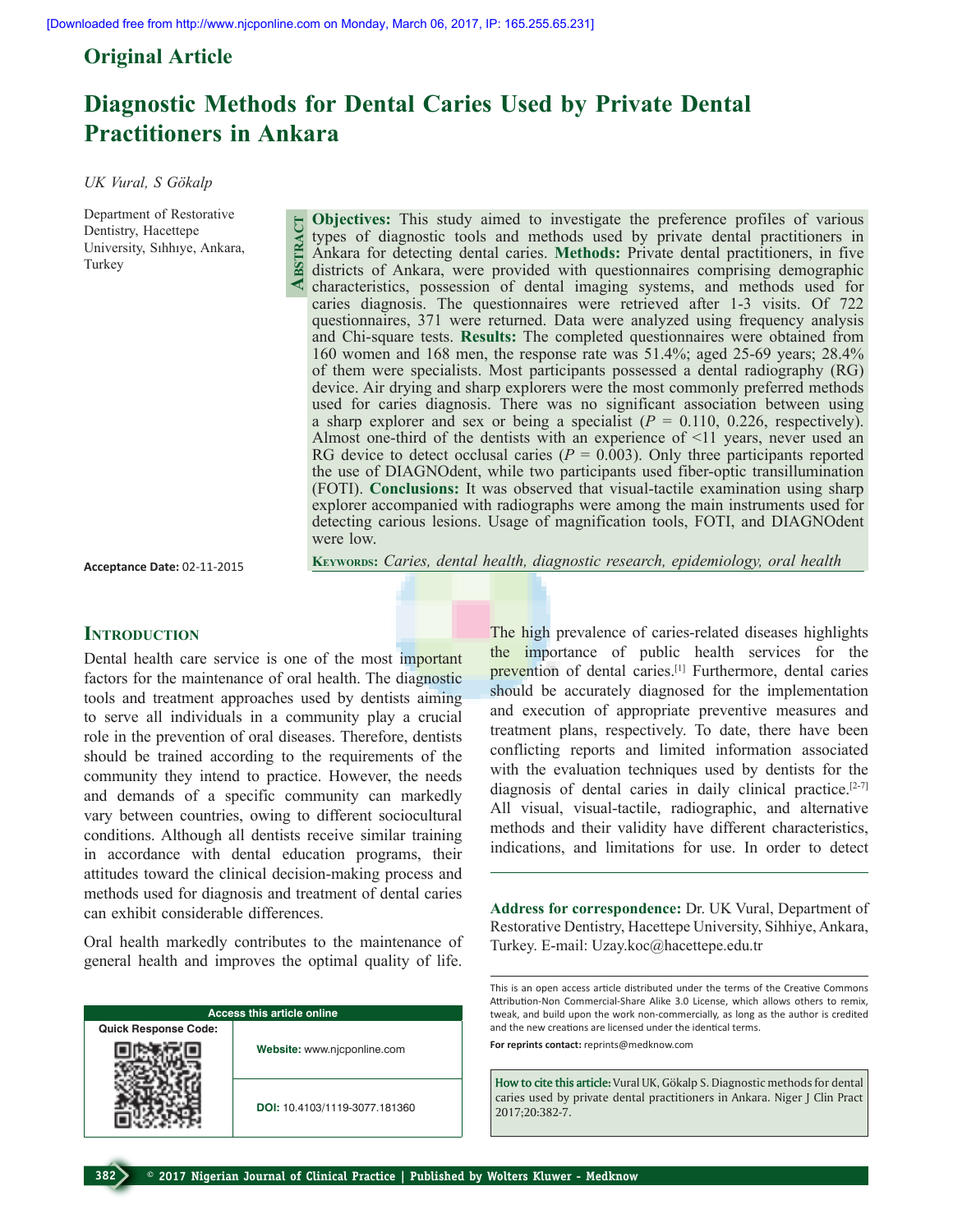caries, some combination of methods would be the best practice managed by clinical knowledge and experience.

Many studies investigating the current oral health status in a specific population have been conducted in Turkey.[8-9] However, to the best of our knowledge, no study has analyzed the diagnostic methods commonly used by private dental practitioners in the country. The aim of this study was to evaluate the preference profiles of private dental practitioners in using various types of diagnostic tools and methods for diagnosing dental caries in Ankara, Turkey.

#### **METHODS**

This study used the data of a Ph.D. thesis, based on a questionnaire to evaluate the preference profiles of private dental practitioners in Ankara, the capital of Turkey. This descriptive study was reviewed and approved by the Committee of the Ethics of Noninterventional Human Experimentation, University of Hacettepe, Turkey. Verbal consent procedure was approved by the Ethics Committee and informed verbal consents for the interviews were obtained from all participants after providing a clear explanation of the study protocol.

Pilot study; prior to the application of the questionnaire, first, the questionnaire was provided to 10 dental lecturers working at the Department of Restorative Dentistry, Faculty of Dentistry, Hacettepe University. Then, a pilot study was performed with 20 dentists to test its suitability in Kirikkale, a neighbor city of Ankara. After evaluating the dentist's responses, the questionnaire was considered appropriate to be used in this survey and modified with minor adjustments. The original questionnaire comprised 56 questions or items grouped under four categories: Demographic information, working conditions, diagnosis and treatment approaches, and patient records.

The first part of the study included questions on sex, age, educational qualifications (general or specialist dentist [receive Ph.D. in their degree's field and practicing privately]), and experience of the participants. The second part comprised questions associated with the preference of diagnostic devices (dental radiography [RG] and intraoral camera). Questions regarding the diagnostic methods for caries included the use of dental explorers, air drying (and its duration), radiographs, laser fluorescence (DIAGNOdent), and fiber-optic transillumination (FOTI) technique.

The names and telephone numbers of the dentists were obtained by approval from a website belonging to the Ankara Chamber of Dentists (Ankara Diş Hekimleri Odasi/ADO). The questionnaires were delivered to the dental practitioners by a single investigator and were retrieved at a later appointment after an interval of 1–3 visits. Information from respondents regarding name and addresses were not questioned and was kept confidential and anonymous during data processing. All retrieved data were coded by the investigator and controlled by the epidemiologist. The dentists were excluded from the study if they failed to provide information after three on-site visits.

A total of 14,581 private dental practitioners in Turkey, 3229 also worked for government agencies in Ankara. This study was conducted in five central districts (Keçiören, Çankaya, Altındağ, Yenimahalle, and Mamak) in Ankara, where 1077 private practitioners resided.<sup>[10]</sup>

Statistical analysis was performed using the IBM SPSS Statistics 21.0 software (IBM Co., Armonk, NY, USA). *P* < 0.05 was considered as a significant. Chi-square tests were used to study the association among the parameters. Because of incomplete answers, the *n* value varied from 283 to 328, depending on the question. During data analysis, it was noticed that some answers were not appropriate to use in the raw form; therefore, they were rearranged accordingly (i.e., experience of  $\leq 10$  [Group 1], 11–20 [Group 2], 21-30 [Group 3] and  $\geq$  31 [Group 4]).

### **Results**

Of 1077 registered dentists in Ankara, 722 were invited to participate in this study. A total of 371 dentists took part

| Table 1: Demographic characteristics of the study |                  |            |  |  |  |  |  |  |  |
|---------------------------------------------------|------------------|------------|--|--|--|--|--|--|--|
| subjects (Ankara, Turkey; 2013)                   |                  |            |  |  |  |  |  |  |  |
| <b>Demographic information</b>                    | $\boldsymbol{n}$ | Percentage |  |  |  |  |  |  |  |
| Age* $(n=328)$                                    |                  |            |  |  |  |  |  |  |  |
| $25 - 34$                                         | 123              | 37.5       |  |  |  |  |  |  |  |
| 35-44                                             | 94               | 28.7       |  |  |  |  |  |  |  |
| 45-54                                             | 66               | 20.1       |  |  |  |  |  |  |  |
| 55-64                                             | 38               | 11.6       |  |  |  |  |  |  |  |
| >65                                               | 7                | 2.1        |  |  |  |  |  |  |  |
| Sex $(n=328)$                                     |                  |            |  |  |  |  |  |  |  |
| Female                                            | 160              | 48.8       |  |  |  |  |  |  |  |
| Male                                              | 168              | 51.2       |  |  |  |  |  |  |  |
| Marital status $(n=324)$                          |                  |            |  |  |  |  |  |  |  |
| Married                                           | 218              | 67.3       |  |  |  |  |  |  |  |
| Single                                            | 89               | 27.5       |  |  |  |  |  |  |  |
| Widowed                                           | 1                | 0.3        |  |  |  |  |  |  |  |
| Divorced                                          | 16               | 4.9        |  |  |  |  |  |  |  |
| General dentist $(n=235)$                         | 235              | 71.6       |  |  |  |  |  |  |  |
| Specialist** $(n=93)$                             |                  |            |  |  |  |  |  |  |  |
| Not completed $(n=32)$                            | 32               | 9.8        |  |  |  |  |  |  |  |
| Completed $(n=61)$                                | 61               | 18.6       |  |  |  |  |  |  |  |
| Experience (year) $(n=328)$                       |                  |            |  |  |  |  |  |  |  |
| <10                                               | 135              | 41.2       |  |  |  |  |  |  |  |
| $11 - 20$                                         | 92               | 28.0       |  |  |  |  |  |  |  |
| $21 - 30$                                         | 70               | 21.3       |  |  |  |  |  |  |  |
| >31                                               | 31               | 9.5        |  |  |  |  |  |  |  |

 $*X\pm SS=40.42\pm 11.1$ ; median=39; 1-3. Quarters=30-48.8; minimum-maximum=25-69; \*\*Dental specialists receive Ph.D. in their degree's field and practicing privately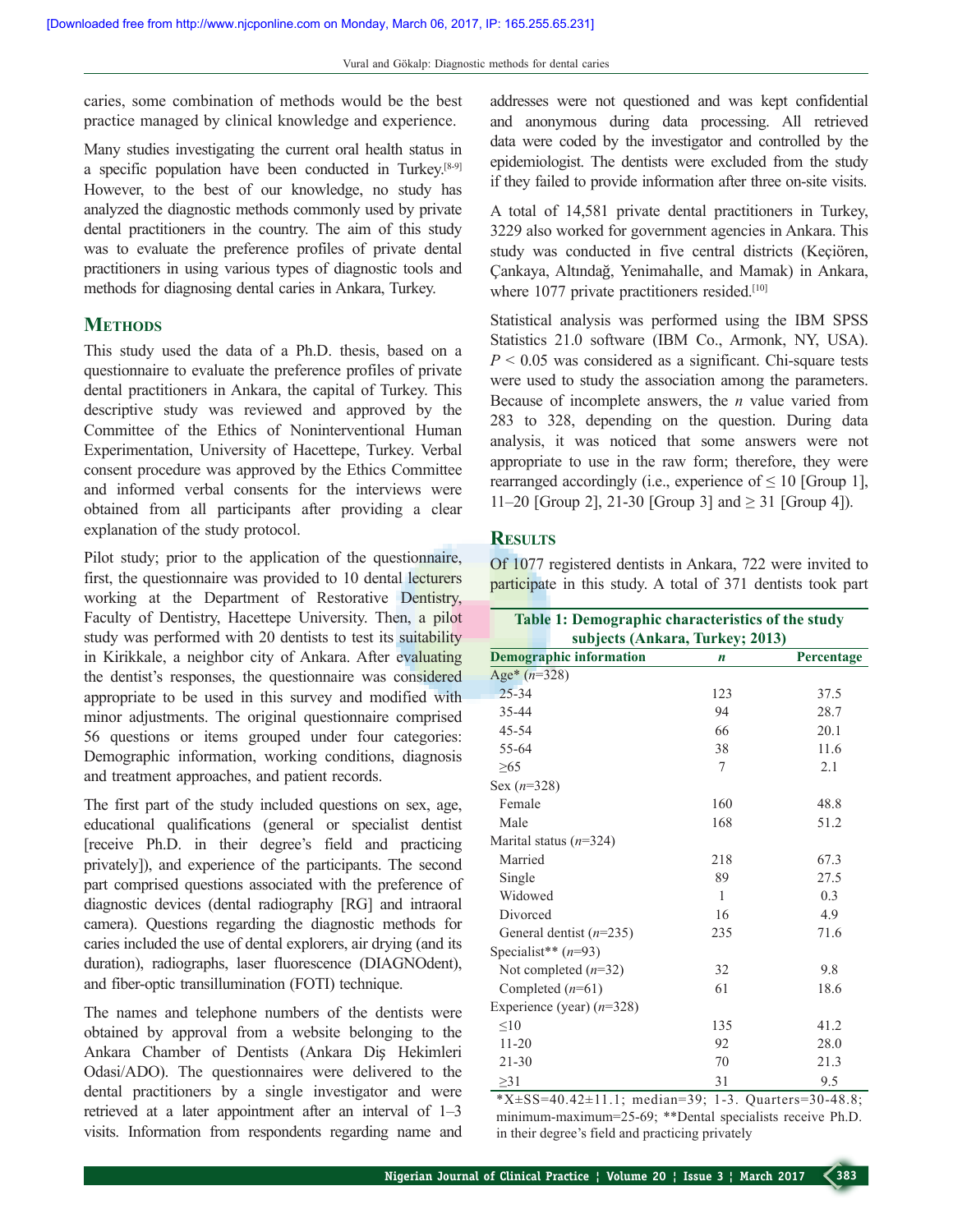in the study, representing a response rate of 51.38%, but 43 dentists excluded from the analyses due to uncompleted questionnaires. Overall, 328 questionnaires were evaluated. The demographic characteristics of the participants are shown in [Table 1].

There was no significant association between possession of a dental RG device and sex or experience  $(P = 0.492; P =$ 0.733, respectively). However, a significant association was detected between possession of an RG device and being a dental specialist  $(P = 0.026)$ . Furthermore, possession of a radiovisiography (RVG) unit was not significantly associated with the sex of the dentists  $(P = 0.682)$  but was significantly associated with being a specialist  $(P \leq$ 0.001) or being experienced  $(P = 0.001)$ . RVG devices were more commonly used by specialists and dentists with an experience of  $\leq$  11 years. Moreover, possession of a panoramic RG device was significantly associated with both sex and experience  $(P = 0.014; P < 0.001$ , respectively). Possession of an intraoral camera was not significantly associated with sex or with being a specialist  $(P = 0.346; P = 0.226$ , respectively) but had a significant association with experience  $[P \le 0.001]$ ; Table 2].

A significant association was observed between the duration of air drying and experience  $[P = 0.032]$ ; Table 3]. Almost 70% of the participants never used magnification tools for detecting caries. However, it was found to be positively correlated with experience  $(P =$ 0.005).

Table 4 shows the percentage of dentists using a dental RG device for detecting occlusal and proximal caries. Sex and being a specialist were not significant predictors of using radiographs for examining occlusal caries. For proximal caries detection, significant differences were observed between specialist and general dentists. The percentage of specialist dentists admitting to always using a dental RG for detecting proximal caries was higher than that reported by general dentists. Significant differences were observed between active working time

|                   |     |                                    |                                     | Table 2: Percentage distribution of possession of diagnostic imaging systems among the private dental |                  |                                   |                   |                                      |  |
|-------------------|-----|------------------------------------|-------------------------------------|-------------------------------------------------------------------------------------------------------|------------------|-----------------------------------|-------------------|--------------------------------------|--|
|                   |     |                                    |                                     | practitioners (Ankara, Turkey; 2013)                                                                  |                  |                                   |                   |                                      |  |
|                   |     | <b>Dental RG</b>                   | <b>RVG</b>                          |                                                                                                       |                  | <b>Panaromic RG</b>               | Intra oral camera |                                      |  |
|                   | n   | Percentage                         | Percentage<br>$\boldsymbol{n}$      |                                                                                                       | $\boldsymbol{n}$ | Percentage                        |                   | Percentage                           |  |
| <b>Sex</b>        |     | $\gamma^2$ =0.472; df=1; P=0.492   |                                     | $\chi^2$ =0.168; df=1; P=0.682                                                                        |                  | $\chi^2$ =6.01; df=1; P=0.014     |                   | $\gamma^2$ =0.886; df=1; P=0.346     |  |
| Male              | 116 | 72.5                               | 65                                  | 40.6                                                                                                  | 34               | 21.2                              | 87                | 54.4                                 |  |
| Female            | 116 | 69.0                               | 72                                  | 42.9                                                                                                  | 56               | 33.3                              | 100               | 59.5                                 |  |
| Being specialist  |     | $\gamma^2 = 4.968$ ; df=1; P=0.026 | $\gamma^2 = 28.403$ ; df=1; P<0.001 |                                                                                                       |                  | $\gamma^2$ =1.838; df=1; P=0.175  |                   | $\gamma^2$ =1.465; df=1; P=0.226     |  |
| General dentist   | 196 | 73.4                               | 93                                  | 34.8                                                                                                  | 69               | 25.8                              | 148               | 55.4                                 |  |
| Specialist*       | 36  | 59.0                               | 44                                  | 72.1                                                                                                  | 21               | 34.4                              | 39                | 63.9                                 |  |
| Experience (year) |     | $\chi^2$ =1.282; df=3; P=0.733     |                                     | $\gamma^2$ =17.094; df=3; P=0.001                                                                     |                  | $\gamma^2$ =46.357; df=3; P<0.001 |                   | $\gamma^2$ =20.909; df=3; P \(20.001 |  |
| $\leq 10$         | 99  | 73.3                               | 72                                  | 53.3                                                                                                  | 64               | 47.4                              | 65                | 48.1                                 |  |
| $11 - 20$         | 63  | 68.5                               | 25                                  | 27.2                                                                                                  | 12               | 13.0                              | 70                | 76.1                                 |  |
| $21 - 30$         | 47  | 67.1                               | 25                                  | 35.7                                                                                                  | 11               | 15.7                              | 39                | 55.7                                 |  |
| $\geq$ 31         | 23  | 74.2                               | 15                                  | 48.4                                                                                                  | 3                | 9.7                               | 13                | 41.9                                 |  |

\*Dental specialists receive Ph.D. in their degree's field and practicing privately. RG=Radiography; RVG=Radiovisiography

| Table 3: Percentage distribution of using air drying and drying time associated with some demographic |
|-------------------------------------------------------------------------------------------------------|
| characteristics (Ankara, Turkey; 2013)                                                                |

|                                   |                          |                    | $\frac{1}{2}$                                |               |                    |          |                          |
|-----------------------------------|--------------------------|--------------------|----------------------------------------------|---------------|--------------------|----------|--------------------------|
| <b>Characteristics</b>            |                          | Air drying $(\% )$ | Duration of air drying $(s)$ $(\frac{9}{6})$ |               |                    |          |                          |
|                                   | <b>Never</b>             | <b>Sometimes</b>   | <b>Frequently</b>                            | <b>Always</b> | $\leq$ 5           | $6 - 10$ | >10                      |
| <b>Sex</b>                        | $\chi^2 = 1.841$         | $df=3$             | $P=0.606$                                    |               | $\gamma^2 = 1.243$ | $df=2$   | $P=0.537$                |
| Male $(n=157)$                    | 5.7                      | 29.9               | 29.3                                         | 35.0          | 80.5               | 14.8     | 4.7                      |
| Female $(n=162)$                  | 3.7                      | 25.3               | 32.1                                         | 38.9          | 76.9               | 15.4     | 7.7                      |
| Being a specialist                | $\chi^2 = 7.605$         | $df=3$             | $P=0.055$                                    |               | $\gamma^2 = 5.641$ | $df=2$   | $P=0.060$                |
| General dentist $(n=56)$          | 5.7                      | 27.0               | 32.7                                         | 34.6          | 76.5               | 15.9     | 7.6                      |
| Specialist <sup>*</sup> $(n=263)$ | $\overline{\phantom{0}}$ | 30.4               | 21.4                                         | 48.2          | 88.9               | 11.1     | $\overline{\phantom{0}}$ |
| Experience (year)                 | $\gamma^2 = 15.706$      | $df=9$             | $P=0.073$                                    |               | $\chi^2 = 13.821$  | $df=6$   | $P=0.032$                |
| $\leq 10$ (n=131)                 | 1.5                      | 32.1               | 27.5                                         | 38.9          | 79.8               | 17.1     | 3.1                      |
| 11-20 $(n=90)$                    | 7.8                      | 26.7               | 40.0                                         | 25.6          | 74.4               | 14.0     | 11.6                     |
| 21-30 $(n=69)$                    | 5.8                      | 21.7               | 26.1                                         | 46.4          | 83.1               | 15.4     | 1.5                      |
| $\geq$ 31 ( <i>n</i> =129)        | 6.9                      | 24.1               | 27.6                                         | 41.4          | 76.0               | 8.0      | 16.0                     |

\*Dental specialists receive Ph.D. in their degree's field and practicing privately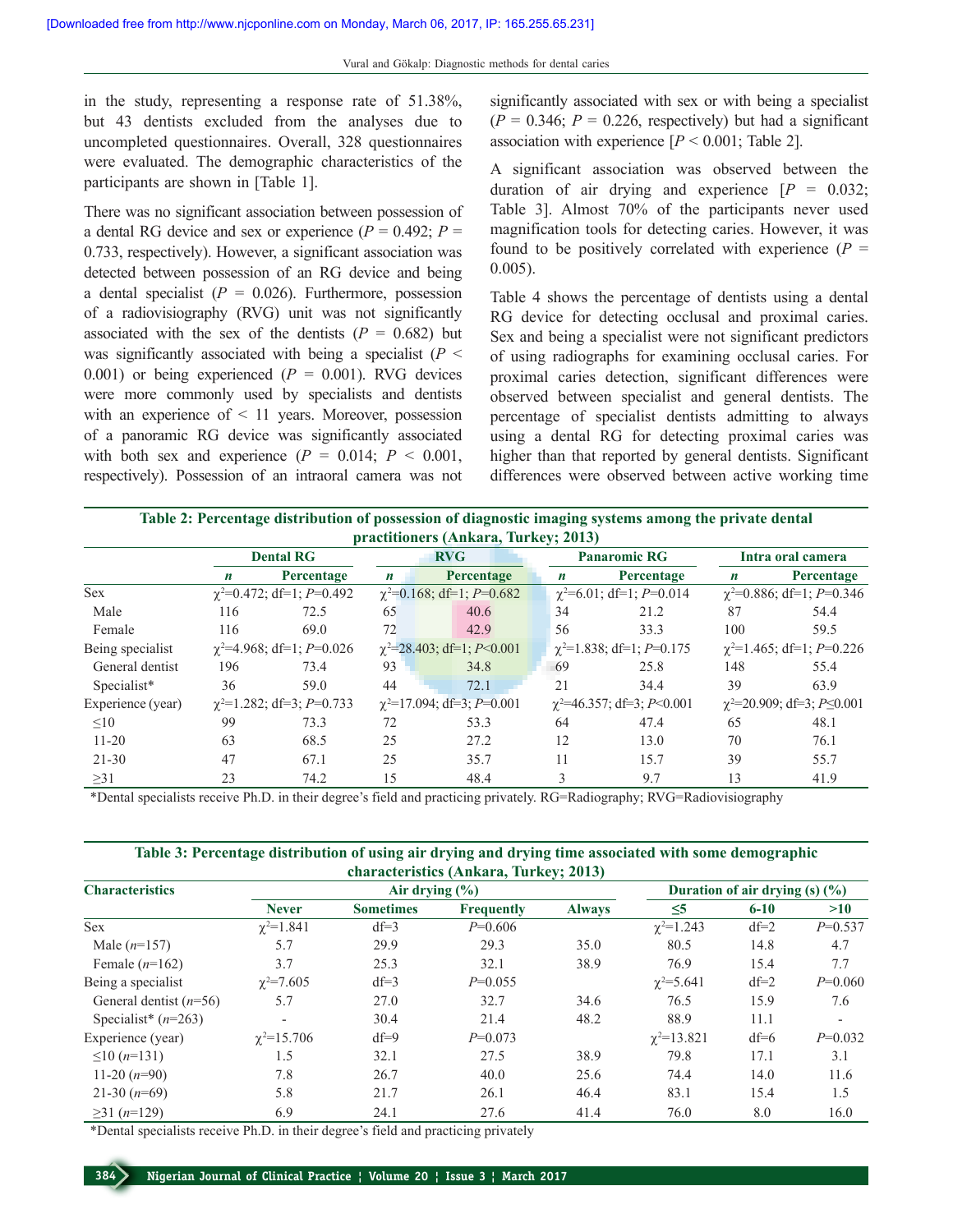| Table 4: Percentage distribution of use of dental RG by some demographic characteristics (Ankara, Turkey; 2013) |                     |                                |            |                                   |                     |                  |            |               |  |
|-----------------------------------------------------------------------------------------------------------------|---------------------|--------------------------------|------------|-----------------------------------|---------------------|------------------|------------|---------------|--|
|                                                                                                                 |                     | Occlusal surface $(n=320)(\%)$ |            | Proximal surface $(n=320)$ $(\%)$ |                     |                  |            |               |  |
|                                                                                                                 | <b>Never</b>        | <b>Sometimes</b>               | Frequently | <b>Always</b>                     | <b>Never</b>        | <b>Sometimes</b> | Frequently | <b>Always</b> |  |
| <b>Sex</b>                                                                                                      | $\chi^2 = 7.352$    | $df=3$                         | $P=0.061$  |                                   | $\gamma^2 = 5.420$  | $df=3$           | $P=0.143$  |               |  |
| Male $(n=155)$                                                                                                  | 46.8                | 38.0                           | 8.9        | 6.3                               | 1.9                 | 34.8             | 35.5       | 27.7          |  |
| Female $(n=162)$                                                                                                | 35.2                | 38.9                           | 16.7       | 9.3                               | 2.5                 | 23.5             | 38.3       | 35.8          |  |
| Being specialist                                                                                                | $\chi^2 = 2.576$    | $df=3$                         | $P=0.462$  |                                   | $\chi^2 = 18.375$   | $df=3$           | P<0.01     |               |  |
| General<br>dentist $(n=260)$                                                                                    | 43.0                | 37.3                           | 12.2       | 7.6                               | 1.9                 | 33.1             | 37.7       | 27.3          |  |
| Specialist <sup>*</sup> $(n=57)$                                                                                | 31.6                | 43.9                           | 15.8       | 8.8                               | 3.5                 | 10.5             | 33.3       | 52.6          |  |
| Experience (year)                                                                                               | $\gamma^2 = 24.579$ | $df=9$                         | $P=0.003$  |                                   | $\gamma^2 = 19.706$ | $df=9$           | $P=0.020$  |               |  |
| $\leq 10$ (n=131)                                                                                               | 29.0                | 48.1                           | 9.9        | 13.0                              | 1.5                 | 21.4             | 40.5       | 36.6          |  |
| 11-20 $(n=90)$                                                                                                  | 45.6                | 35.6                           | 15.6       | 3.3                               | 0.0                 | 40.0             | 36.7       | 23.3          |  |
| $21-30(n=67)$                                                                                                   | 52.9                | 25.7                           | 15.7       | 5.7                               | 6.0                 | 29.9             | 35.8       | 28.4          |  |
| $\geq$ 31 ( <i>n</i> =29)                                                                                       | 51.7                | 34.5                           | 10.3       | 3.4                               | 3.4                 | 27.6             | 24.1       | 44.8          |  |

\*Dental specialists receive Ph.D. in their degree's field and practicing privately. RG=Radiography

#### **Table 5: Percentage distribution of using sharp and CPI explorer associated with some demographic characteristic (Ankara, Turkey; 2013)**

| $\frac{1}{2}$     |                                                         |      |                                    |      |                                                     |                                   |                                                                                                       |      |                                                             |      |                                   |     |
|-------------------|---------------------------------------------------------|------|------------------------------------|------|-----------------------------------------------------|-----------------------------------|-------------------------------------------------------------------------------------------------------|------|-------------------------------------------------------------|------|-----------------------------------|-----|
|                   | Sharp explorer on occlusal<br>surface $(n=320)$ $(\% )$ |      |                                    |      | Sharp explorer on proximal<br>surface $(n=318)(\%)$ |                                   |                                                                                                       |      | <b>CPI</b> explorer on occlusal<br>surface $(n=318)$ $(\%)$ |      |                                   |     |
|                   |                                                         |      |                                    |      |                                                     |                                   | Never Sometimes Frequently Always Never Sometimes Frequently Always Never Sometimes Frequently Always |      |                                                             |      |                                   |     |
| <b>Sex</b>        |                                                         |      | $\gamma^2 = 6.044$ ; df=3; P=0.110 |      |                                                     |                                   | $\gamma^2 = 4.018$ ; df=3; P=0.260                                                                    |      |                                                             |      | $\gamma^2$ =10.555; df=3; P=0.014 |     |
| Male              | 9.5                                                     | 8.9  | 27.8                               | 53.8 | 15.2                                                | 21.5                              | 31.0                                                                                                  | 32.3 | 72.4                                                        | 17.3 | 4.5                               | 5.8 |
| Female            | 12.3                                                    | 16.7 | 27.2                               | 43.8 | 8.1                                                 | 25.0                              | 31.9                                                                                                  | 35.0 | 64.2                                                        | 21.6 | 12.3                              | 1.9 |
| Being a           | $\chi^2$ =4.348; df=3; P=0.226                          |      |                                    |      | $\chi^2$ =1.227; df=3; P=0.747                      |                                   |                                                                                                       |      | $\chi^2$ =0.614; df=3; P=0.893                              |      |                                   |     |
| specialist        |                                                         |      |                                    |      |                                                     |                                   |                                                                                                       |      |                                                             |      |                                   |     |
| General dentist   | 11.4                                                    | 11.0 | 15                                 | 49.8 | 12.3                                                | 23.4                              | 30.3                                                                                                  | 34.1 | 67.8                                                        | 20.6 | 8.6                               | 3.0 |
| Specialist*       | 8.8                                                     | 21.1 | 26.3                               | 43.9 | 8.8                                                 | 22.8                              | 36.8                                                                                                  | 31.6 | 69.4                                                        | 16.5 | 8.2                               | 5.9 |
| Experience (year) | $\gamma^2$ =31.182; df=9; P<0.001                       |      |                                    |      |                                                     | $\gamma^2$ =18.137; df=9; P=0.034 |                                                                                                       |      | $\chi^2$ =20.601; df=9; P=0.015                             |      |                                   |     |
| $\leq 10$         | 13.7                                                    | 17.6 | 35.1                               | 33.6 | 13.7                                                | 21.4                              | 30.5                                                                                                  | 34.4 | 69.0                                                        | 21.7 | 5.4                               | 3.9 |
| $11 - 20$         | 8.9                                                     | 4.4  | 21.1                               | 65.6 | 5.7                                                 | 23.9                              | 44.3                                                                                                  | 26.1 | 66.7                                                        | 25.6 | 4.4                               | 3.3 |
| $21 - 30$         | 12.9                                                    | 11.4 | 25.7                               | 50.0 | 17.1                                                | 21.4                              | 22.9                                                                                                  | 38.6 | 64.3                                                        | 11.4 | 20.0                              | 4.3 |
| $\geq$ 31         | $\overline{\phantom{a}}$                                | 20.7 | 17.2                               | 62.1 | 6.9                                                 | 34.5                              | 17.2                                                                                                  | 41.4 | 79.3                                                        | 4.8  | 7.4                               | 8.3 |

\*Dental specialists receive Ph.D. in their degree's field and practicing privately. CPI=Community periodontal index

and the use of radiographs for examining occlusal and proximal caries  $(P = 0.003, P = 0.020, \text{ respectively})$ . There was a negative correlation between experience and using RG for detection of occlusal caries.

Table 5 presents the results of the use of sharp/community periodontal index (CPI) explorers for the diagnosis of occlusal and proximal caries. There was no significant association between using sharp explorer and sex or being a specialist  $(P = 0.110, P = 0.226,$  respectively). The use of a sharp explorer significantly correlated with increased active working time for the detecting occlusal  $(P < 0.001)$  and proximal caries  $(P = 0.034)$ . Significant differences were also observed between the use of CPI explorers and sex or active working time  $(P = 0.014; P = 0.014)$ 0.025, respectively).

Only three participants reported the use of DIAGNOdent, while two participants used FOTI.

#### **Discussion**

Dental practitioners were not selected by random sampling with rather invited participations and represent a substantial diversity with regard to practice settings and patient populations. However, potential limitations of this study were the low overall response rate and the lowest rate was in the location (Çankaya) residing dental practitioners with high socioeconomic status. With these limitations, it is reasonable to assume that the present sample, with a response rate of 51.38%, appears typical for this type of survey.

In this study, the percentage of dentists with an experience of >30 years was considerably low (9.5%) compared with that of dentists with an experience of <11 years (41.2%). The sex ratio of the participants was not markedly different in this study; this observation partly correlates with the results of previous studies by Russell and Leggate<sup>[11]</sup> reported that two-thirds of the Scottish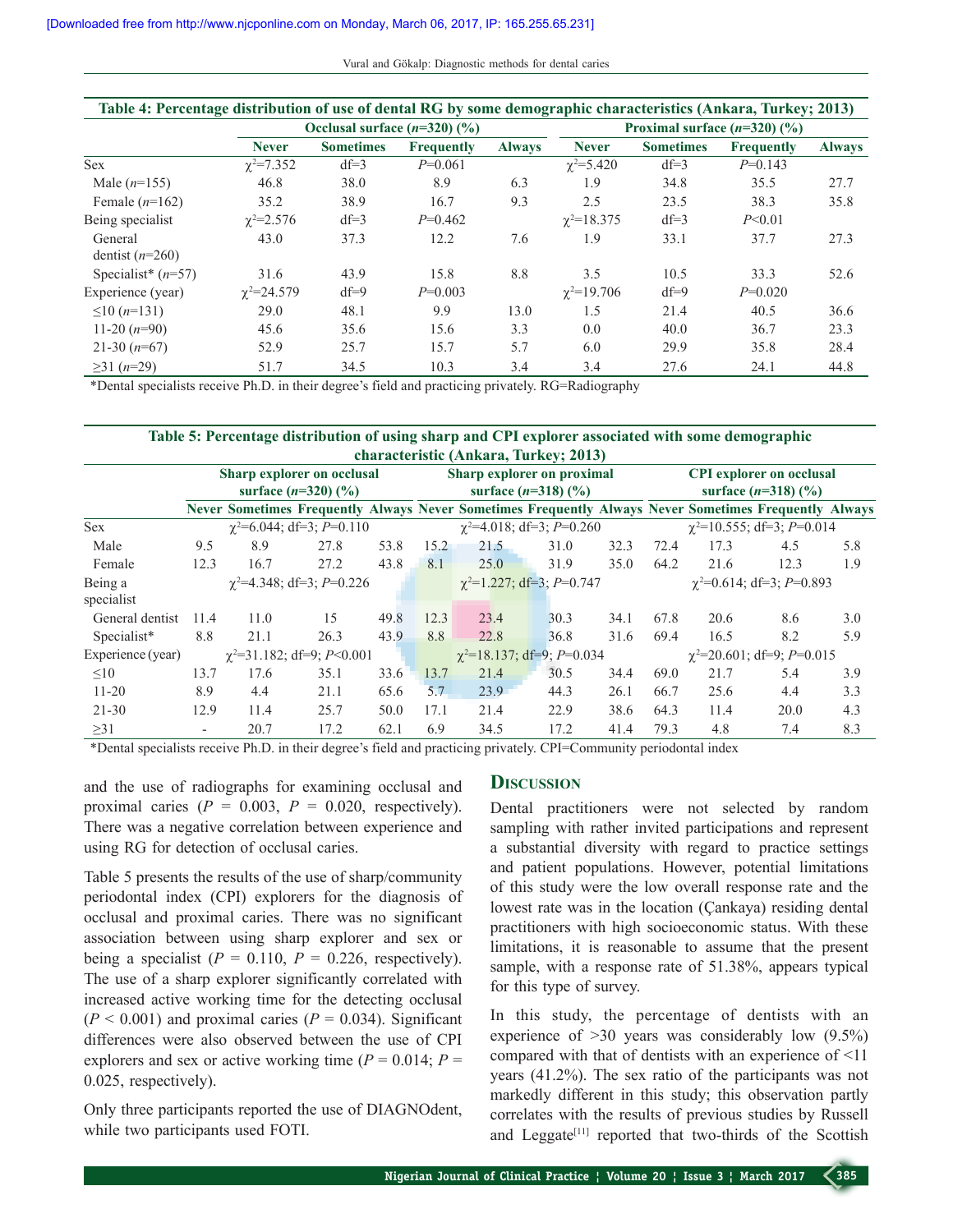and English general practitioners, respectively, were males. Specialists constituted only one-fourth of the total dental practitioners in our study, and most of them were observed to be young dentists. In the near future, the sex ratio of dentists with specialization is also expected to be markedly different.

Accurate caries detection is of a paramount importance for appropriate oral health care, practically none of the currently used caries detection methods fulfill the requisite criteria.[12-15] The dental radiograph was the most commonly used tool for caries diagnosis, as reported by almost all dentists in this study. RG is associated with the risk of ionized radiation. Instead of X-ray beams, an RVG unit is equipped with a special device that captures digital images of dental hard tissues. The advantages of an RVG system include time efficacy by bypassing chemical processing stages and the ability to produce images with less radiation. However, the use of RVG in the private dental practice is probably more influenced by individual preferences rather than its clinical performance, considering the economic obligations of using this device.[16-18] Therefore, the possession rate of an RVG unit in dental clinics was extremely low in this study, considering its ease of use and overall benefits for the patient. However, it was more commonly used by specialist dentists compared with general dentists in this study. Further, Soğur and Akdeniz<sup>[18]</sup> investigated differences in understanding the principles of RVG among dental students, private practitioners and academicians in Izmir/Turkey. They reported that most academicians and dental students preferred to use an RVG unit compared with private practitioners who preferred working with conventional RG, owing to its low cost. Moreover, patients can be referred to one of the several RG centers located in the city as a cheaper and more practical alternative.

Boye *et al*.<sup>[19]</sup> have recently investigated the difference between the usage of a blunt explorer and dental mirror for visual examination and the inspection of visual photographic scores for the detection of carious lesions. No clinically significant differences were noted between the photographic scores and visual assessments, highlighting the importance of taking patient records using an intraoral camera. In this study, the number of dentists possessing an intraoral camera was not high, with most of them belonging to the younger age group. However, a statistically significant association was observed between using an intraoral camera and experience.

As a popular diagnostic approach, air drying enhances visibility during the clinical evaluation. In this study, the frequency of using an air drying was found to be consistent with that reported by Gordan *et al*. [6] However, the duration of air drying was markedly different between the two studies. In this study, most participants air dried the tooth for more than 10 s, whereas the participants in the study by Gordan *et al*. used <6 s. Furthermore, 12 of 240 participants reported a total air drying time of 20 s or higher, which resulted in an increase in the average air drying duration in our study.

Gordan *et al.*<sup>[6]</sup> have indicated that magnification tools were less frequently used compared with explorers and dental radiographs. In this study, the frequency of using a magnification tool consistently increased with age, which may be attributed to the deterioration of eye function with the advanced age.

Proximal lesions can generally be detected earlier by radiographs compared with visual diagnosis alone. RG is a widely used lesion detection tool, particularly for the detection of the hidden caries or imperceptible proximal areas.[20] Galcerá Civera *et al*. [21] and Hopcraft and Morgan<sup>[22]</sup> have reported an association between visualtactile examination methods and dental RG. The findings in this study are in accordance with those reported by Gordan *et al*.<sup>[6]</sup> wherein radiographs were used to support the diagnosis of 75–100% of proximal carious lesions by 96% of dental practice-based research network dentists. Nearly, all participants in our study used dental radiographs for determining the presence of a carious lesion on the proximal surface of a posterior tooth. However, the reliability of an RG device for the detection of enamel lesions located on occlusal surfaces is questionable because of the superimposition of the buccal and lingual enamel walls. Thus, it may be impossible to detect occlusal enamel caries on radiographs.[23] In this study, the use of an RG device was lower for the detection of occlusal caries than for proximal lesions, in accordance with the current literature.

Students are trained to use dental explorers during their study period in dental schools in Turkey. Many studies have stated that the use of a dental explorer is of limited value for the detection of caries.[12,24,25] The use of a sharp explorer has been recently discouraged in many countries because of the limited benefits provided by the over meticulous visual examination of a dry tooth and the lack of diagnostic sensitivity or specificity.[12] It may irreversibly damage the tooth by turning sound and remineralizable subsurface lesion into a cavitated lesion that is more prone to lesion progression.[26-28] This study has revealed that the sharp explorer was one of the main instruments used by dentists for detecting occlusal and proximal dental caries. The use of an explorer has been reported as a commonly used diagnostic tool in other studies.<sup>[6,20]</sup> The use of DIAGNO dent and FOTI is found very low, consistent with the findings of Gordan et al.<sup>[6]</sup>